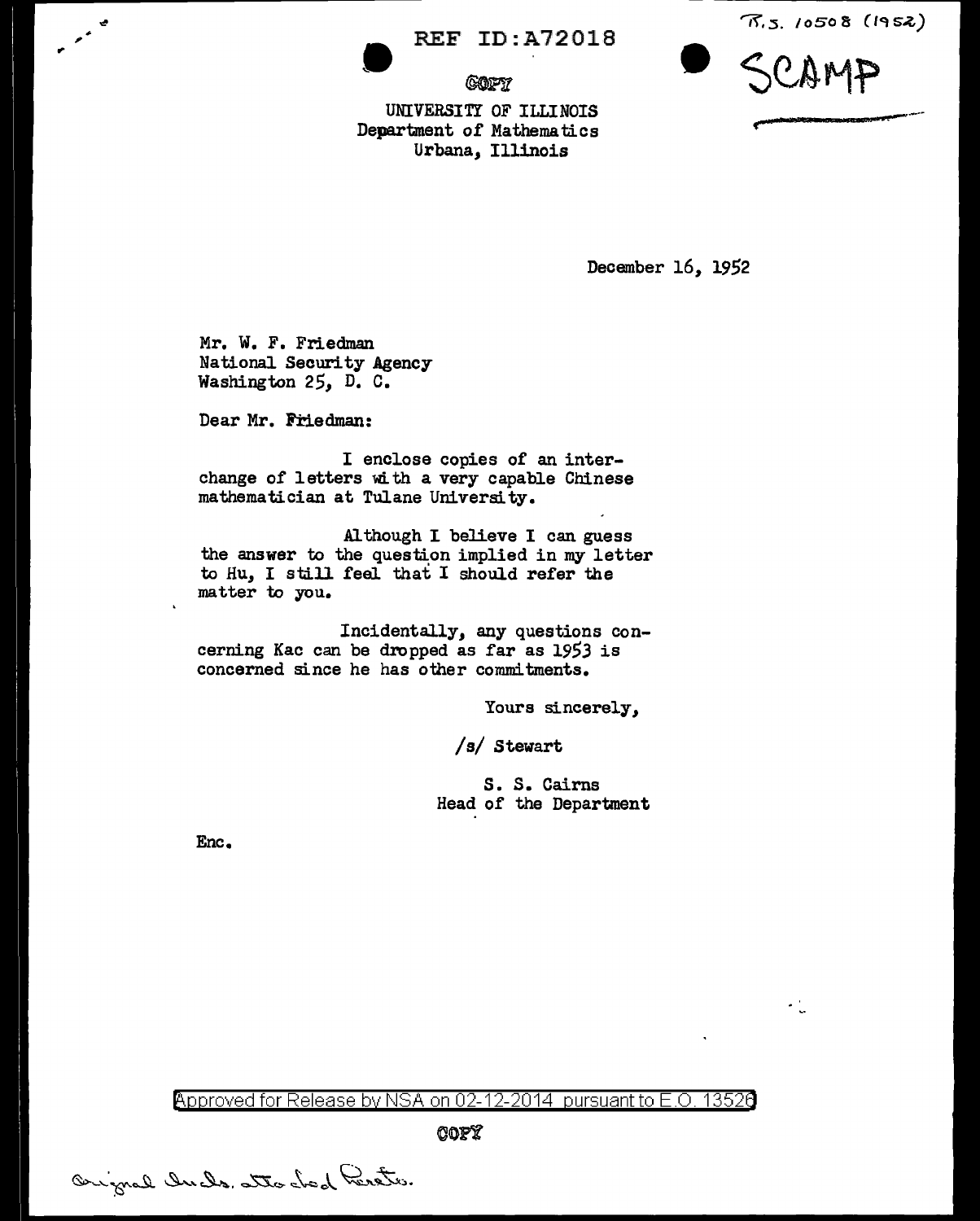## TULANE UNIVERSITY College of Arts and Sciences New Orleans 18

Department of Mathematica

December 14, 1952

Professor S. S. Cairns Department of Mathematics University of Illinois Urbana, Illinois

Dear Professor Cairns:

I heard from Prof. John Green that there will be a research project called S. C. A. M. P. to be held next summer<br>on the U.C.L.A. campus under your capable direction. In my family, we are planning to spend the summer of 1953 on the west coast; hence I am much interested. I would appreciate very much if you could kindly arrange some research position for me under this project.

Although I am not aware of the exact nature of the s. c. A. M. P., I am quite confident that I am able to tit in satisfactorily. This self-contidenoe is based on the tact that I had in China a very extensive training of classical. mathematics, especially on analysis and geometry, before I went to England to start my study on Algebraic Topology at the end of World War II. I think that I am able to switch myself to do researches of this project.

Since the academic year at Tulane University is a little shorter than usual, I shall be able to arrive at Los Angeles within the first tew days of June if you do appoint me to serve on this project.

With my kindest regards,

Very sincerely yours,

(signed)

Sze-teen Hu